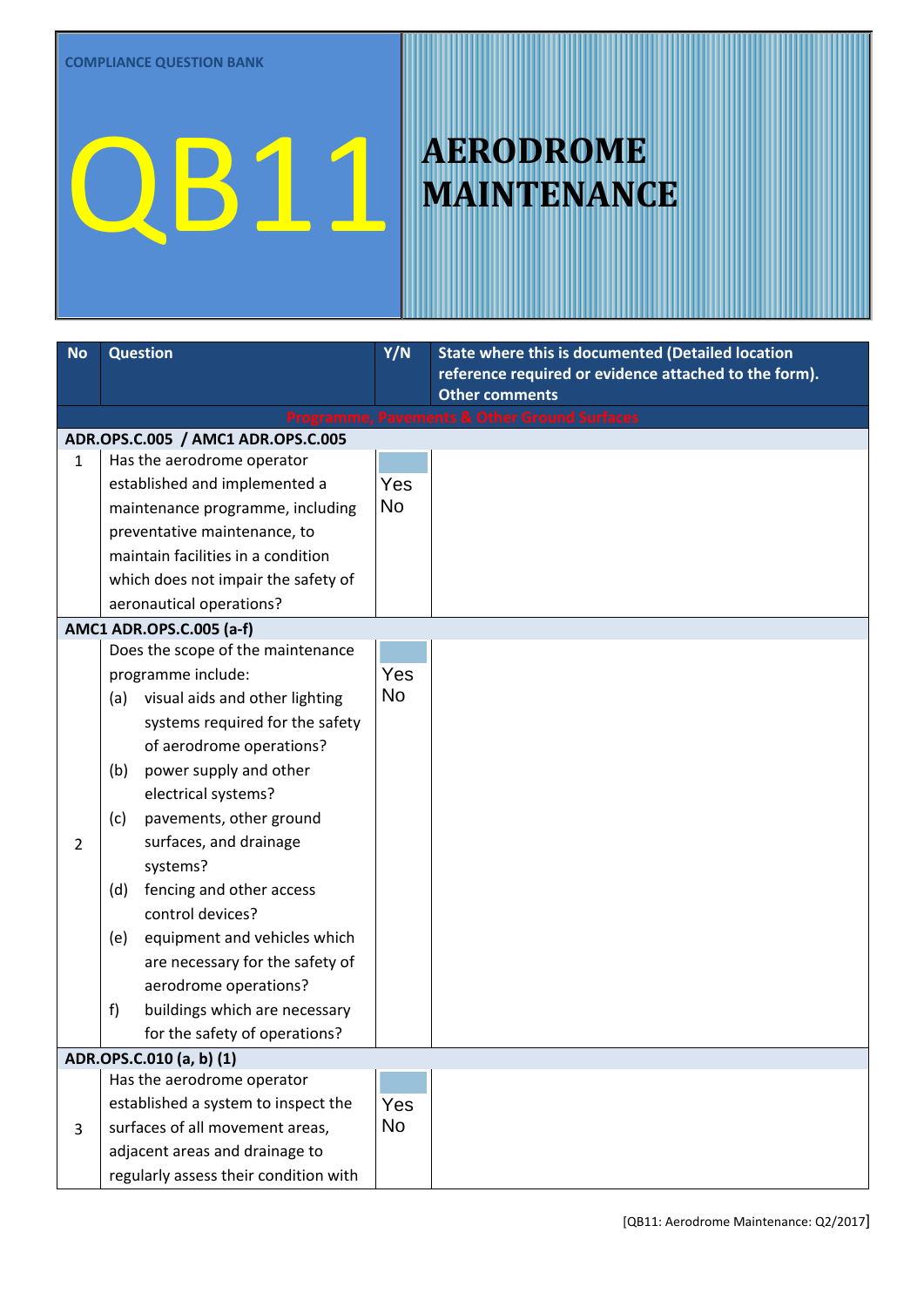| <b>No</b>                     | <b>Question</b>                         | Y/N       | State where this is documented (Detailed location<br>reference required or evidence attached to the form). |  |  |
|-------------------------------|-----------------------------------------|-----------|------------------------------------------------------------------------------------------------------------|--|--|
|                               |                                         |           | <b>Other comments</b>                                                                                      |  |  |
|                               | the objective of avoiding and           |           |                                                                                                            |  |  |
|                               | eliminating any loose objects /         |           |                                                                                                            |  |  |
|                               | debris that might cause damage to       |           |                                                                                                            |  |  |
|                               | aircraft?                               |           |                                                                                                            |  |  |
| <b>AMC1 ADR.OPS.C.010 (a)</b> |                                         |           |                                                                                                            |  |  |
|                               | Has the aerodrome operator              |           |                                                                                                            |  |  |
|                               | developed a system to maintain the      | Yes       |                                                                                                            |  |  |
| 4                             | surface of a paved runway so as to      | <b>No</b> |                                                                                                            |  |  |
|                               | provide good friction characteristics?  |           |                                                                                                            |  |  |
|                               | <b>AMC1 ADR.OPS.C.010 (b)</b>           |           |                                                                                                            |  |  |
|                               | Is there a process to ensure taxiways   |           |                                                                                                            |  |  |
|                               | and aprons are kept clear of            | Yes       |                                                                                                            |  |  |
| 5                             | pollutants to the extent necessary to   | <b>No</b> |                                                                                                            |  |  |
|                               | enable aircraft to be taxied to and     |           |                                                                                                            |  |  |
|                               | from an operational runway?             |           |                                                                                                            |  |  |
|                               | AMC1 ADR.OPS.C.010 (c)                  |           |                                                                                                            |  |  |
|                               | Is there a process to ensure that       |           |                                                                                                            |  |  |
|                               | drainage systems and storm water        | Yes       |                                                                                                            |  |  |
|                               | collection systems are periodically     | <b>No</b> |                                                                                                            |  |  |
| 6                             | checked and, if necessary cleaned or    |           |                                                                                                            |  |  |
|                               | maintained, to ensure efficient         |           |                                                                                                            |  |  |
|                               | water run-off?                          |           |                                                                                                            |  |  |
|                               | <b>AMC1 ADR.OPS.C.010 (d)</b>           |           |                                                                                                            |  |  |
|                               | Does the aerodrome operator             |           |                                                                                                            |  |  |
|                               | measure the runway surface friction     | Yes       |                                                                                                            |  |  |
|                               | using a continuous friction             | <b>No</b> |                                                                                                            |  |  |
|                               | measuring device using self-wetting     |           |                                                                                                            |  |  |
| 7                             | features, with the frequency of such    |           |                                                                                                            |  |  |
|                               | sufficient to determine the trend of    |           |                                                                                                            |  |  |
|                               | surface friction characteristics of the |           |                                                                                                            |  |  |
|                               | runway?                                 |           |                                                                                                            |  |  |
|                               | <b>AMC1 ADR.OPS.C.010 (e)</b>           |           |                                                                                                            |  |  |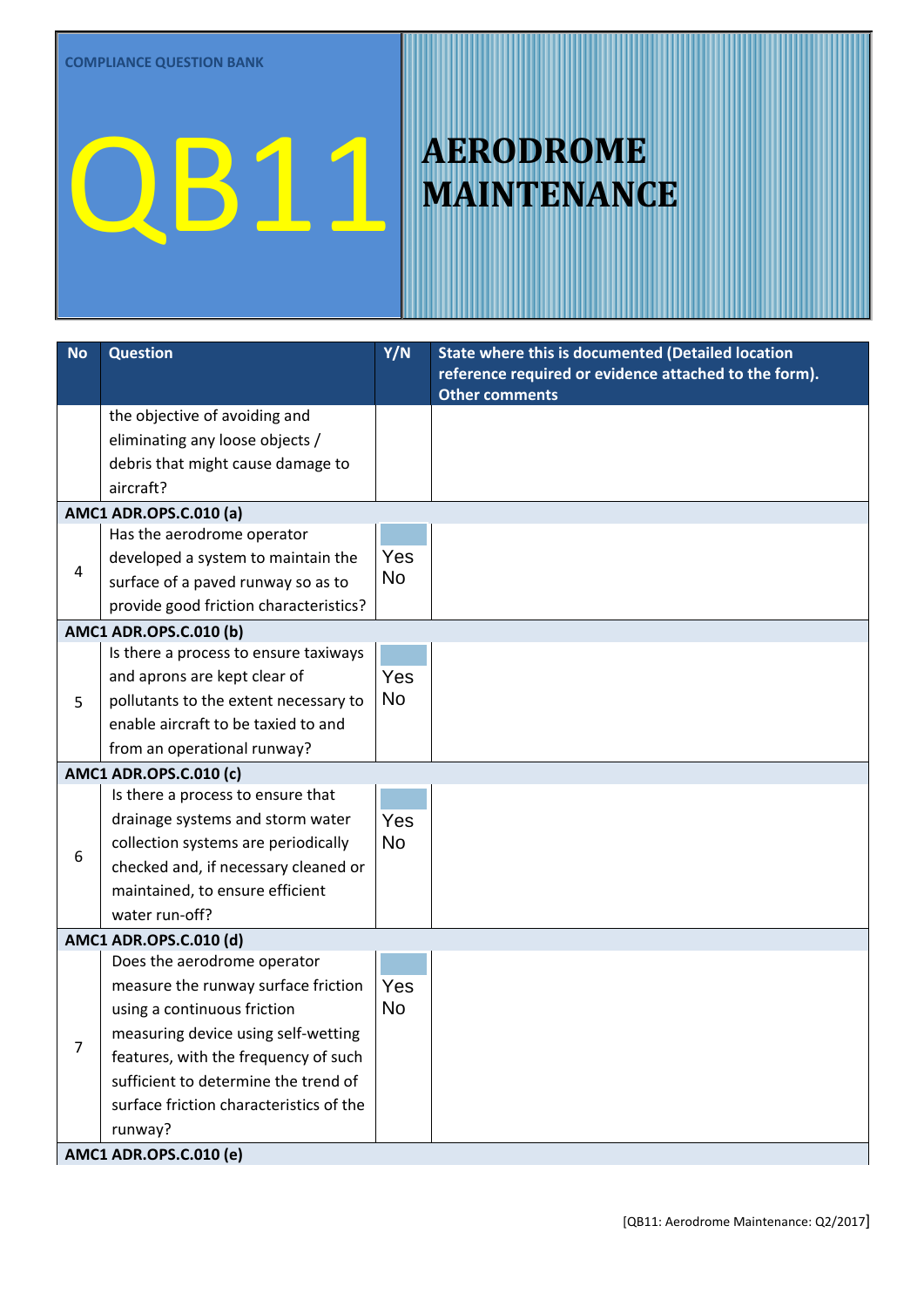| <b>No</b> | <b>Question</b>                                                        | Y/N       | State where this is documented (Detailed location                              |  |  |
|-----------|------------------------------------------------------------------------|-----------|--------------------------------------------------------------------------------|--|--|
|           |                                                                        |           | reference required or evidence attached to the form).<br><b>Other comments</b> |  |  |
| 8         | Is there a procedure in place to                                       |           |                                                                                |  |  |
|           | enable corrective maintenance                                          | Yes       |                                                                                |  |  |
|           | actions to prevent the runway                                          | <b>No</b> |                                                                                |  |  |
|           | surface friction characteristics for<br>either the entire runway, or a |           |                                                                                |  |  |
|           | portion thereof, from falling below                                    |           |                                                                                |  |  |
|           | the minimum friction level specified                                   |           |                                                                                |  |  |
|           | by the State?                                                          |           |                                                                                |  |  |
|           | <b>AMC1 ADR.OPS.C.010 (f)</b>                                          |           |                                                                                |  |  |
|           | Has the aerodrome operator                                             |           |                                                                                |  |  |
|           | developed a procedure to report                                        | Yes       |                                                                                |  |  |
|           | situations when the friction of a                                      | No        |                                                                                |  |  |
|           | significant portion of the runway is                                   |           |                                                                                |  |  |
|           | found to be below the minimum                                          |           |                                                                                |  |  |
| 9         | friction level value? This should take                                 |           |                                                                                |  |  |
|           | the form of promulgating it in a                                       |           |                                                                                |  |  |
|           | NOTAM specifying which portion of                                      |           |                                                                                |  |  |
|           | the runway is below the MFL and its                                    |           |                                                                                |  |  |
|           | location on the runway, and take                                       |           |                                                                                |  |  |
|           | immediate corrective action.                                           |           |                                                                                |  |  |
|           |                                                                        |           | <b>Visual Aids and Electrical Systems</b>                                      |  |  |
|           | ADR.OPS.C.015 / AMC1 ADR.OPS.C.015 (b)<br>Has the aerodrome operator   |           |                                                                                |  |  |
|           | established and implemented a                                          | Yes       |                                                                                |  |  |
|           | system of corrective and                                               | <b>No</b> |                                                                                |  |  |
|           | preventative maintenance of visual                                     |           |                                                                                |  |  |
| 10        | aids and electrical systems to ensure                                  |           |                                                                                |  |  |
|           | lighting and marking systems                                           |           |                                                                                |  |  |
|           | availability, reliability and                                          |           |                                                                                |  |  |
|           | compliance as required for the                                         |           |                                                                                |  |  |
|           | intended operations?                                                   |           |                                                                                |  |  |
|           | <b>AMC1 ADR.OPS.C.015 (a)</b>                                          |           |                                                                                |  |  |
| 11        | Do the procedures identify when a                                      | Yes       |                                                                                |  |  |
|           | light is deemed unserviceable (when                                    | No        |                                                                                |  |  |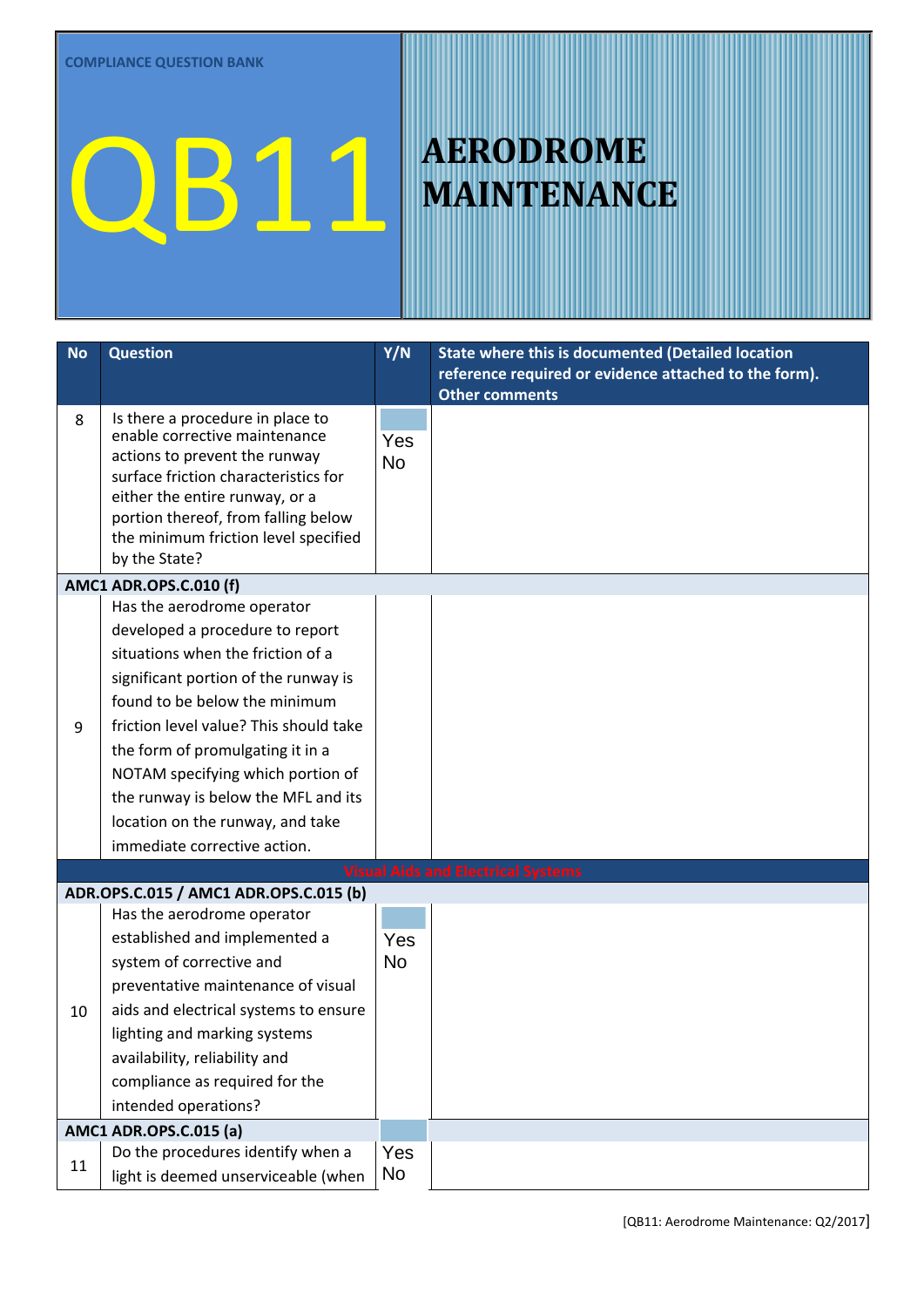| <b>No</b> | <b>Question</b>                                                                                                                                                                                                                     | Y/N              | <b>State where this is documented (Detailed location</b><br>reference required or evidence attached to the form).<br><b>Other comments</b> |
|-----------|-------------------------------------------------------------------------------------------------------------------------------------------------------------------------------------------------------------------------------------|------------------|--------------------------------------------------------------------------------------------------------------------------------------------|
|           | the main beam average is less than<br>50% of the value specified in the<br>relevant CS)?                                                                                                                                            |                  |                                                                                                                                            |
|           |                                                                                                                                                                                                                                     |                  | <b>Aerodrome Works Safety</b>                                                                                                              |
| 12        | ADR.OPS.B.070 (a)(1)(2)<br>Has the aerodrome operator<br>established procedures to ensure<br>that aircraft safety is not affected by<br>aerodrome works and works safety<br>is not affected by aerodrome<br>operational activities? | Yes<br><b>No</b> |                                                                                                                                            |
|           | AMC1 ADR.OPS.B.070 (b)                                                                                                                                                                                                              |                  |                                                                                                                                            |
| 13        | Are construction or maintenance<br>works on the movement area, and<br>works affecting aerodrome<br>operations planned, established,<br>implemented or approved by the<br>aerodrome operator?                                        | Yes<br><b>No</b> |                                                                                                                                            |
|           | AMC1 ADR.OPS.B.070 (d)                                                                                                                                                                                                              |                  |                                                                                                                                            |
| 14        | Has the aerodrome operator<br>ensured that roles and<br>responsibilities for operations and<br>tasks associated with the reduction<br>of runway length available and the<br>WIP are clearly understood and<br>complied with?        | Yes<br><b>No</b> |                                                                                                                                            |
|           | AMC1 ADR.OPS.B.070 (e)                                                                                                                                                                                                              |                  |                                                                                                                                            |
| 15        | Is there a system in place to monitor<br>the safety of the aerodrome and<br>aircraft operations during<br>aerodrome works such that timely                                                                                          | Yes<br>No        |                                                                                                                                            |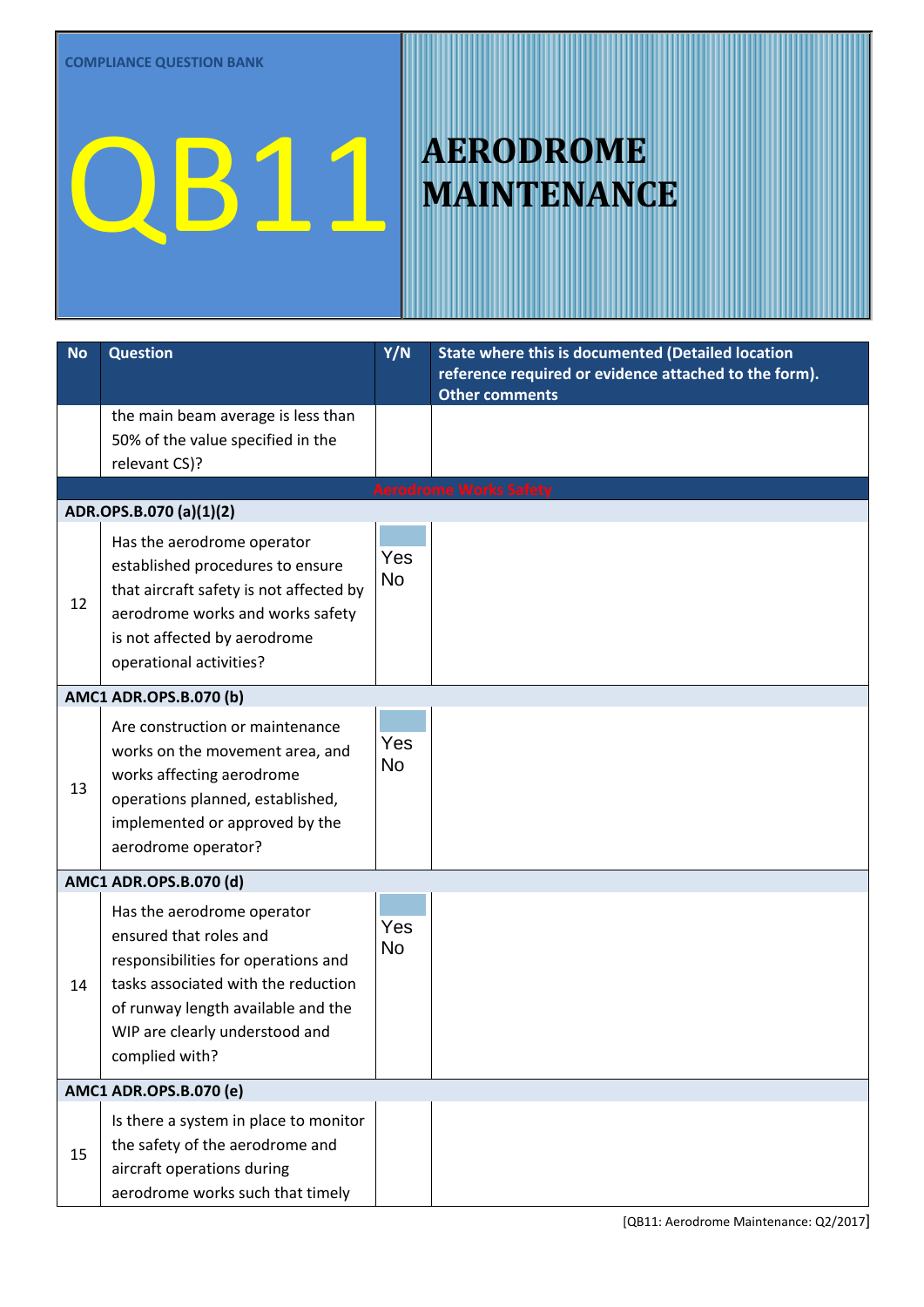| <b>No</b> | <b>Question</b>                                                                                                                                                                                                                                                                                                                                                                                                                                                                                                                                                  | Y/N              | State where this is documented (Detailed location<br>reference required or evidence attached to the form).<br>Other comments |
|-----------|------------------------------------------------------------------------------------------------------------------------------------------------------------------------------------------------------------------------------------------------------------------------------------------------------------------------------------------------------------------------------------------------------------------------------------------------------------------------------------------------------------------------------------------------------------------|------------------|------------------------------------------------------------------------------------------------------------------------------|
|           | corrective action is taken when<br>necessary?                                                                                                                                                                                                                                                                                                                                                                                                                                                                                                                    |                  |                                                                                                                              |
|           | AMC1 ADR.OPS.070 (f) (1-3)                                                                                                                                                                                                                                                                                                                                                                                                                                                                                                                                       |                  |                                                                                                                              |
| 16        | Has the aerodrome operator<br>introduced a system to ensure the<br>works site is returned to operational<br>use in a safe and timely manner by<br>ensuring:<br>the works site is cleared of<br>(a)<br>personnel, vehicles and plant in<br>a safety and timely manner;<br>the works-affected area is<br>(b)<br>inspected for operational<br>serviceability in accordance<br>with the hand-back procedures;<br>relevant authorities or<br>(c)<br>organisations are notified of<br>the restoration of aerodrome<br>serviceability in accordance<br>with procedures. | Yes<br><b>No</b> |                                                                                                                              |
|           |                                                                                                                                                                                                                                                                                                                                                                                                                                                                                                                                                                  |                  | <b>Runway Pavement Overlays</b>                                                                                              |
|           | AMC2 ADR.OPS.B.070 (a)(1)(2)                                                                                                                                                                                                                                                                                                                                                                                                                                                                                                                                     |                  |                                                                                                                              |
| 17        | Has the aerodrome operator<br>ensured, when a runway is to be<br>returned temporarily to an<br>operational status before<br>resurfacing is complete, the<br>longitudinal slope of the temporary<br>ramp meets:<br>a) 0.5 to 1.0% for overlays up to<br>and including 5 cm in thickness;<br>and                                                                                                                                                                                                                                                                   |                  |                                                                                                                              |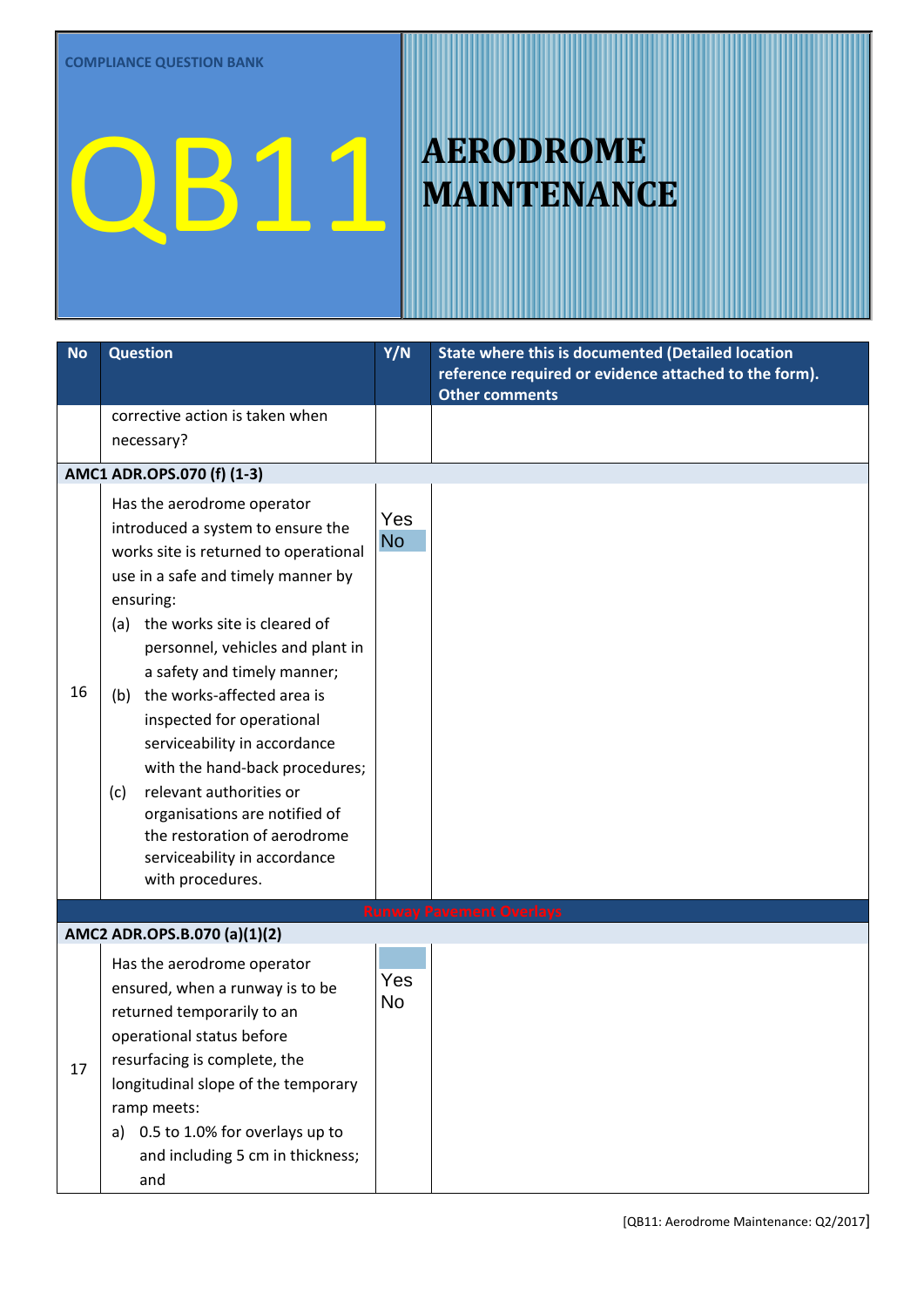| <b>No</b> | <b>Question</b>                                                                                                                                                                                                                                                                          | Y/N              | <b>State where this is documented (Detailed location</b><br>reference required or evidence attached to the form).<br><b>Other comments</b> |  |  |
|-----------|------------------------------------------------------------------------------------------------------------------------------------------------------------------------------------------------------------------------------------------------------------------------------------------|------------------|--------------------------------------------------------------------------------------------------------------------------------------------|--|--|
|           | not more than 0.5% for<br>b)<br>overlays more than 5 cm in<br>thickness                                                                                                                                                                                                                  |                  |                                                                                                                                            |  |  |
|           | AMC2 ADR.OPS.B.070 (b)                                                                                                                                                                                                                                                                   |                  |                                                                                                                                            |  |  |
| 18        | Has the aerodrome operator<br>ensured that a system is in place to<br>ensure a centreline marking is<br>installed before a runway is returned<br>to a temporary operational status?                                                                                                      | Yes<br><b>No</b> |                                                                                                                                            |  |  |
|           | AMC2 ADR.OPS.B.070 (c)                                                                                                                                                                                                                                                                   |                  |                                                                                                                                            |  |  |
| 19        | Has the aerodrome operator<br>ensured that the locations of any<br>temporary thresholds are identified<br>by a 3.6 m wide transverse stripe?                                                                                                                                             | Yes<br><b>No</b> |                                                                                                                                            |  |  |
|           | AMC3 ADR.OPS.B.070 (a)(1)                                                                                                                                                                                                                                                                |                  | <b>Marking and Lighting of Unserviceable Areas</b>                                                                                         |  |  |
| 20        | Has the aerodrome operator<br>introduced a system to ensure that<br>unserviceability markers are<br>displayed whenever any portion of a<br>taxiway, apron or holding bay is unfit<br>for the movement of aircraft but it is<br>still possible for aircraft to bypass<br>the area safely? | Yes<br><b>No</b> |                                                                                                                                            |  |  |
|           | AMC3 ADR.OPS.B.070 (c)                                                                                                                                                                                                                                                                   |                  |                                                                                                                                            |  |  |
| 21        | Is there an assurance that the<br>unserviceability markers and lights<br>meet the specifications described in<br>CS ADR.DSN.R.870?                                                                                                                                                       | Yes<br><b>No</b> |                                                                                                                                            |  |  |